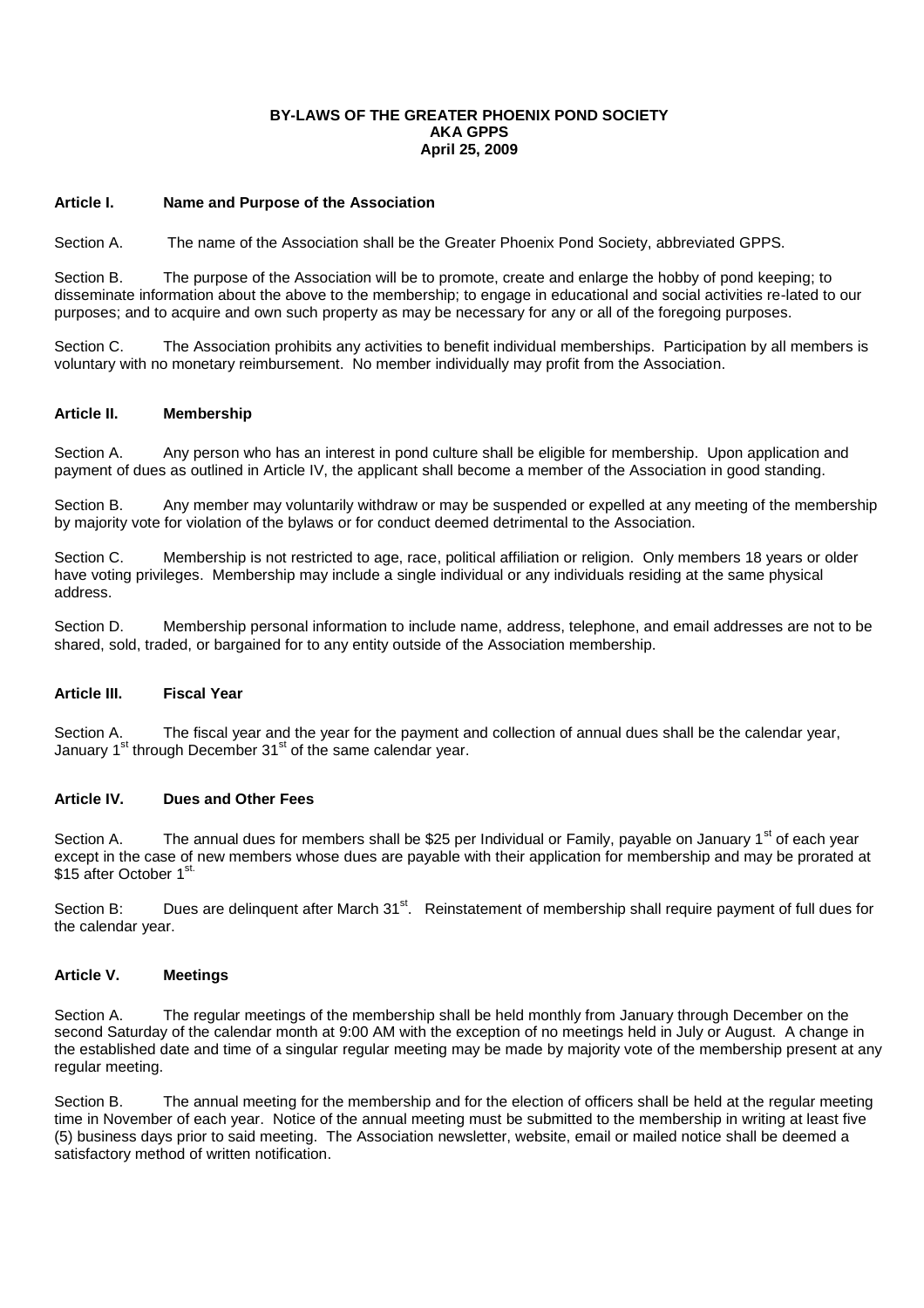Section C. A majority of the duly qualified memberships shall constitute a quorum at any meeting of the membership. Each duly qualified membership, either individual or family, has one (1) vote. A duly qualified membership, either individual or family, is currently paid dues.

## **Article VI. Election of Officers**

Section A. The term of the elected officers shall be one (1) year.

Section B. The election of officers will be held at the November annual meeting. Duties of newly elected officers commence January 1<sup>st</sup>.

- Section C. Elected officers will be:
	- 1. President
	- 2. Vice President
	- 3. Secretary
	- 4. Treasurer
	- 5. Program Coordinator
	- 6. Librarian
	- 7. Newsletter Editor
	- 8. Webmaster

#### **Article VII. Duties of Officers**

Section A. The duties of the **President** shall be:

- 1. To preside at all meetings at which he or she if present. If unavailable for a regular or annual meeting, to inform the Vice-President of the planned absence.
- 2. In case of any question or demeanor, while an officer, the Robert's Rules of Order further govern the President.
- 3. To install the newly elected officers at the end of his or her term (or appoint a member to do so) in December.
- 4. Other duties as may be assigned by a quorum vote of the membership. These duties shall become part of the by-laws per Article VII, Section A.
- Section B. The duties of the **Vice-President** shall be:
	- 1. To assume all duties of the President during his or her absence or upon request by the President.
	- 2. To organize the Association's annual Pond Tour.
	- 3. Responsible for publicity for the Association; including, but not limited to, the annual Pond Tour.
	- 4. Other duties as may be assigned by a quorum vote of the membership or by the President. These duties shall become part of the by-laws per Article VII, Section B.
- Section C. The duties of the **Secretary** shall be:
	- 1. To keep all records of the regular and annual meetings, including archives of all past meetings.
	- 2. To send out all notices of regular or special meetings as deemed necessary by the President or duly appointed representative. Meeting notices in the Association newsletter are deemed to comply with the bylaws.
	- 3. Arrange for publication of the current minutes on the website.
	- 4. Other duties as may be assigned by a quorum vote of the membership or by the President. These duties shall become part of the by-laws per Article VII, Section C.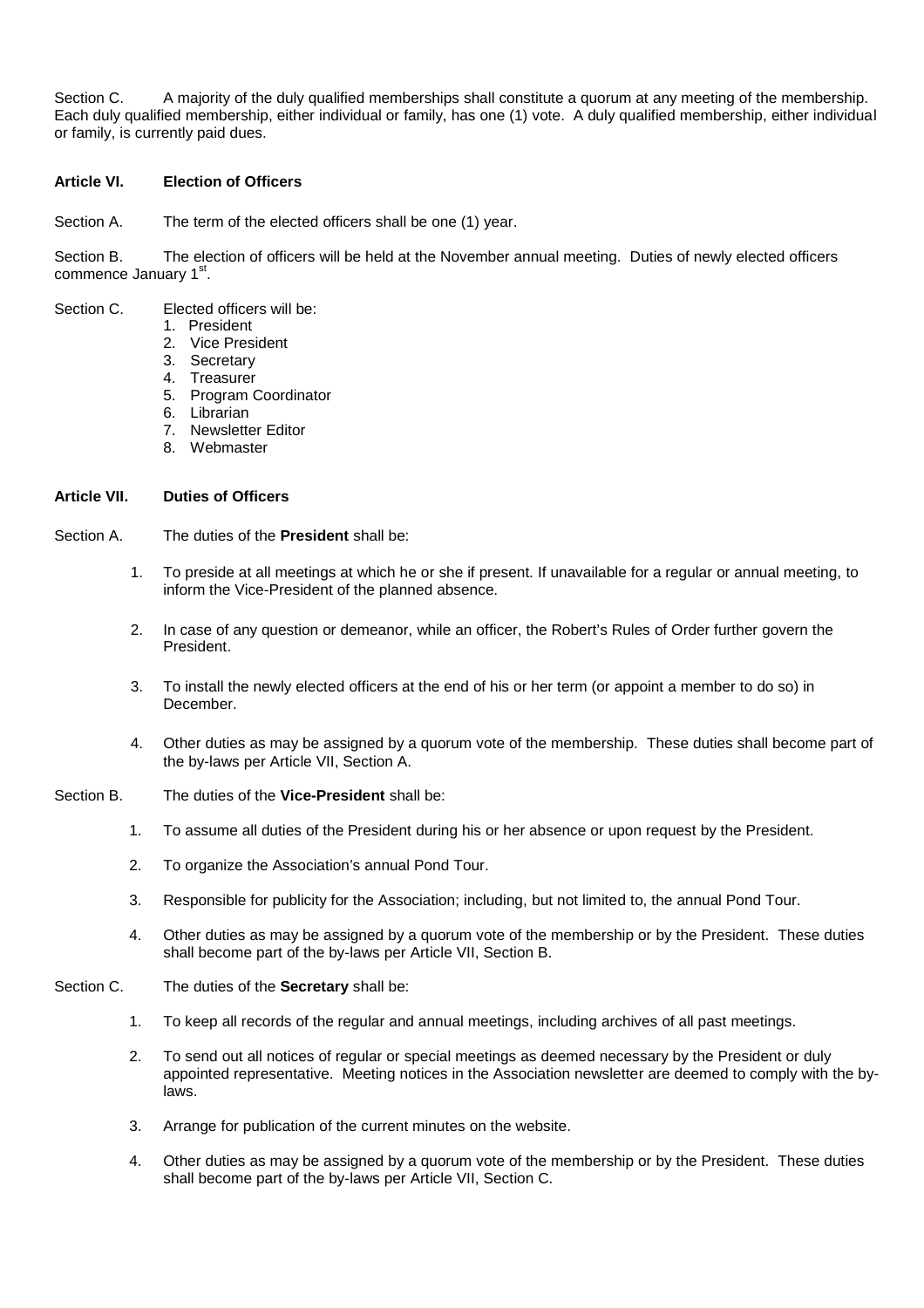- Section D. The duties of the **Treasurer** shall be:
	- 1. To prepare and present at each regular meeting a report of the receipts and expenditures during the previous month.
	- 2. To pay pre-determined accounts as may be authorized by the membership of the Association and to pay those bills presented and approved at each regular or annual meeting.
	- 3. To prepare and submit all reports required by any governmental agency.
	- 4. Maintain a current and accurate duly qualified membership roster.
	- 5. Insure payment of all accounts to maintain the website and domain name on the Internet.
	- 6. Insure payment of all insurance deemed necessary for the operation of the Association, including meetings and pond tours.
	- 7. Other duties as may be assigned by a quorum vote of the membership or by the President. These duties shall become part of the by-laws per Article VII, Section D.
- Section E. The duties of the club **Program Coordinator** shall be:
	- 1. Arrange appropriate programs, speakers, and materials necessary for regular and annual meetings and to convey this information to the Website Editor and Newsletter Editor.
	- 2. Other duties as may be assigned by a quorum vote of the membership or by the President. These duties shall become part of the by-laws per Article VII, Section E.
- Section F. The duties of the club **Librarian** shall be:
	- 1. To maintain, receive, track and distribute published materials at regular and annual meetings.
	- 2. Other duties as may be assigned by a quorum vote of the membership or by the President. These duties shall become part of the by-laws per Article VII, Section F.
- Section G. The duties of the club **Newsletter Editor** shall be:
	- 1. Organize, edit and distribute a new monthly edition of the newsletter per Article VIII.
	- 2. Arrange for publication of the newsletter on the website.
	- 3. Other duties as may be assigned by a quorum vote of the membership or by the President. These duties shall become part of the by-laws per Article VII, Section G.
- Section H. The duties of the club **Website Editor** shall be:
	- 1. Organize, edit and publish the Association web page to reflect up-to-date activities and information in regard to the Association and its activities.
	- 2. Other duties as may be assigned by a quorum vote of the membership or by the President. These duties shall become part of the by-laws per Article VII, Section H.

# **Article VIII. Activities**

Section A. The Association shall maintain a newsletter (*Pond Happenings*) and a web page (Greater Phoenix Pond Society) *phoenixponds.org*.